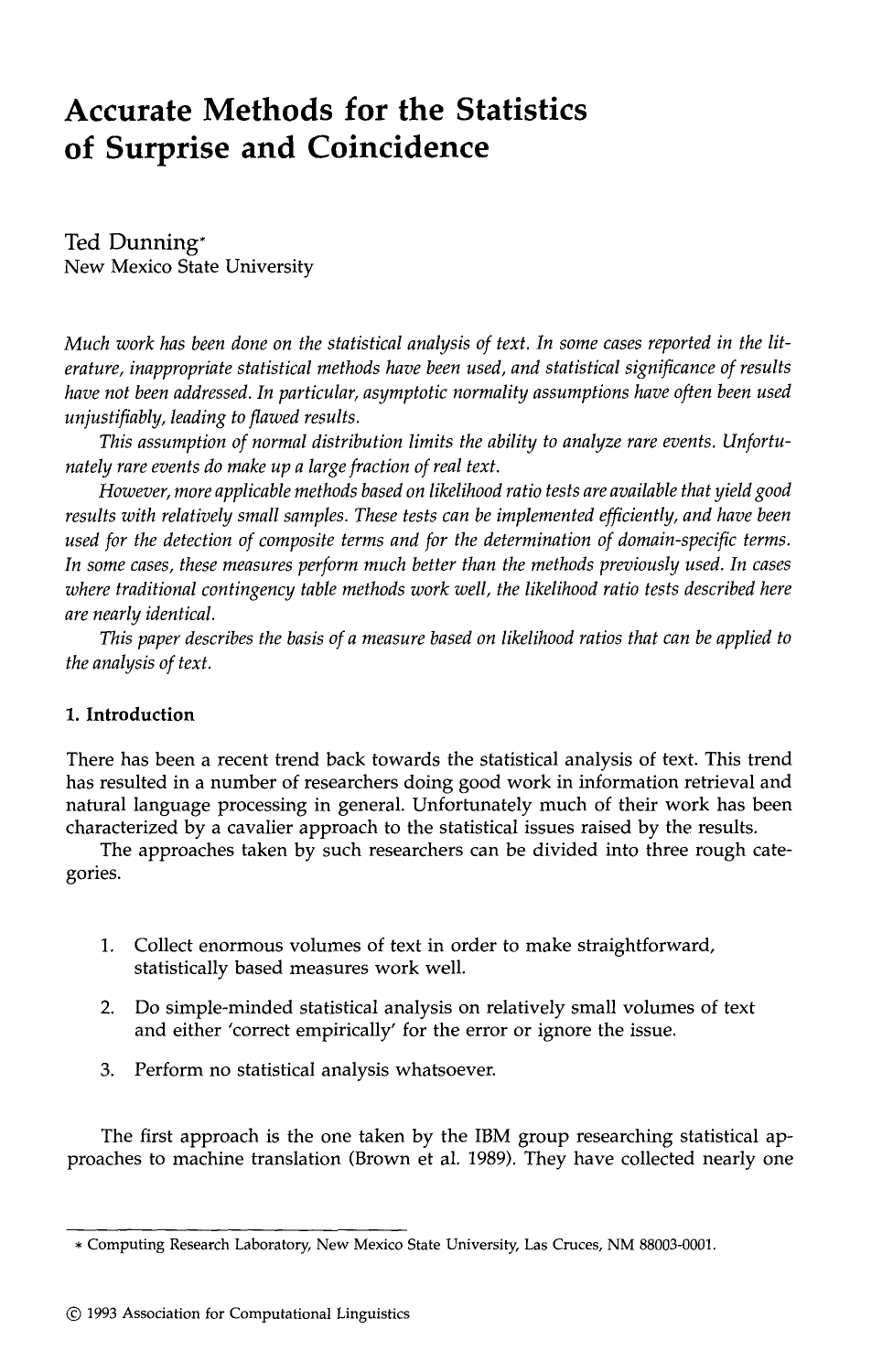billion words of English text from such diverse sources as internal memos, technical manuals, and romance novels, and have aligned most of the electronically available portion of the record of debate in the Canadian parliament (Hansards). Their efforts have been Augean, and they have been well rewarded by interesting results. The statistical significance of most of their work is above reproach, but the required volumes of text are simply impractical in many settings.

The second approach is typified by much of the work of Gale and Church (Gale and Church this issue, and in press; Church et al. 1989). Many of the results from their work are entirely usable, and the measures they use work well for the examples given in their papers. In general, though, their methods lead to problems. For example, mutual information estimates based directly on counts are subject to overestimation when the counts involved are small, and z-scores substantially overestimate the significance of rare events.

The third approach is typified by virtually all of the information-retrieval literature. Even recent and very innovative work such as that using Latent Semantic Indexing (Dumais et al. 1988) and Pathfinder Networks (Schvaneveldt 1990) has not addressed the statistical reliability of the internal processing. They do, however, use good statistical methods to analyze the overall effectiveness of their approach.

Even such well-accepted techniques as inverse document frequency weighting of terms in text retrieval (Salton and McGill 1983) is generally only justified on very sketchy grounds.

The goal of this paper is to present a practical measure that is motivated by statistical considerations and that can be used in a number of settings. This measure works reasonably well with both large and small text samples and allows direct comparison of the significance of rare and common phenomena. This comparison is possible because the measure described in this paper has better asymptotic behavior than more traditional measures.

In the following, some sections are composed largely of background material or mathematical details and can probably be skipped by the reader familiar with statistics or by the reader in a hurry. The sections that should not be skipped are marked with \*\*, those with substantial background with \*, and detailed derivations are unmarked. This 'good parts' convention should make this paper more useful to the implementer or reader only wishing to skim the paper.

## **2. The Assumption of Normality \***

The assumption that simple functions of the random variables being sampled are distributed normally or approximately normally underlies many common statistical tests. This particularly includes Pearson's  $\chi^2$  test and z-score tests. This assumption is absolutely valid in many cases. Due to the simplification of the methods involved, it is entirely justifiable even in marginal cases.

When comparing the rates of occurrence of rare events, the assumptions on which these tests are based break down because texts are composed largely of such rare events. For example, simple word counts made on a moderate-sized corpus show that words that have a frequency of less than one in 50,000 words make up about 20-30% of typical English language news-wire reports. This 'rare' quarter of English includes many of the content-bearing words and nearly all the technical jargon. As an illustration, the following is a random selection of approximately 0.2% of the words found at least once but fewer than five times in a sample of a half million words of Reuters' reports.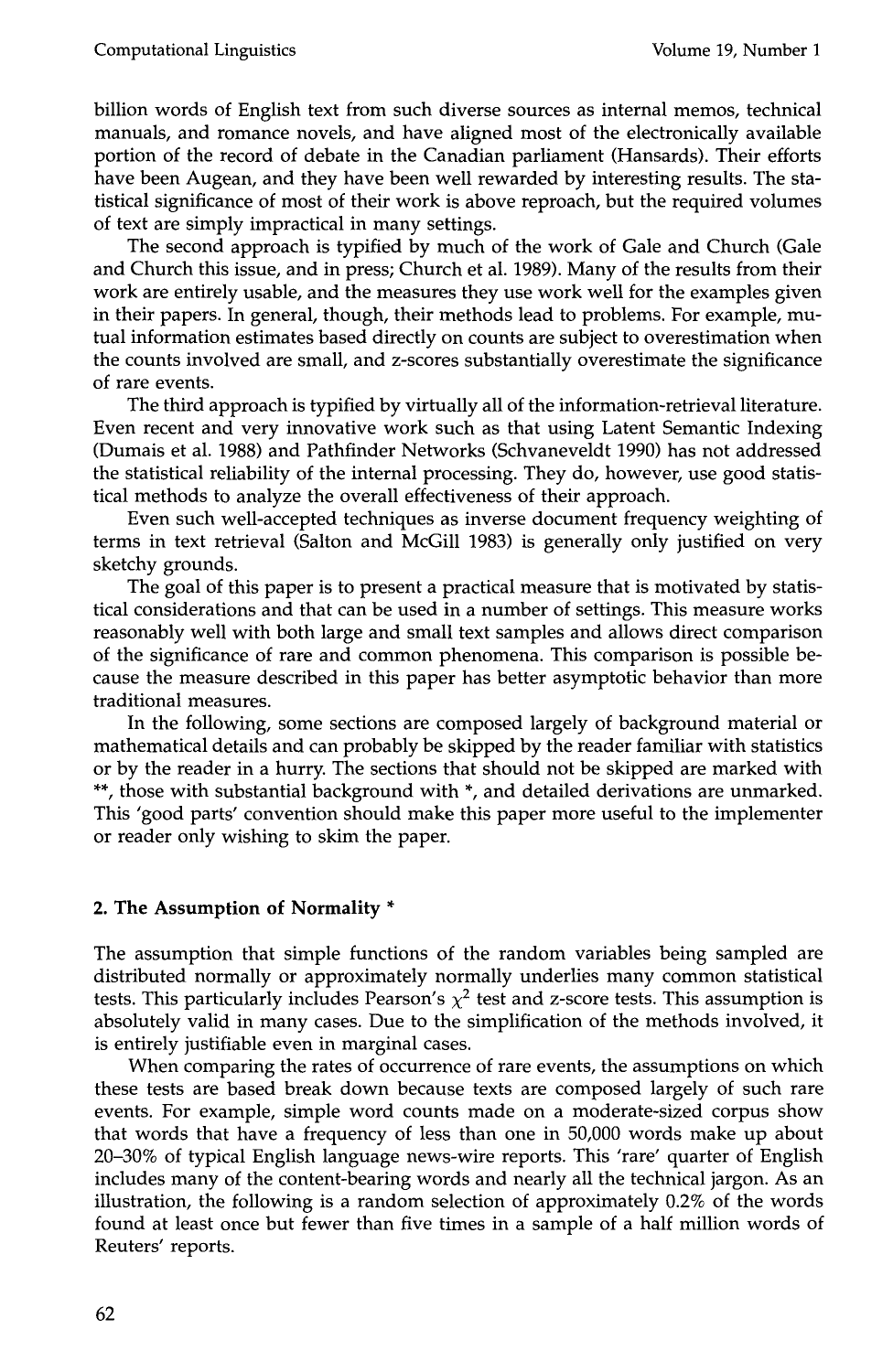| abandonment    | detailing     | <b>landscape</b> | seldom         |
|----------------|---------------|------------------|----------------|
| aerobics       | directorship  | lobbyists        | sheet          |
| alternating    | dispatched    | malfeasances     | simplified     |
| altitude       | dogfight      | meat             | snort          |
| amateur        | duds          | miners           | specify        |
| appearance     | eluded        | monsoon          | staffing       |
| assertion      | enigmatic     | napalm           | substitute     |
| barrack        | euphemism     | northeast        | surreptitious  |
| biased         | experiences   | oppressive       | tall           |
| bookies        | fares         | overburdened     | terraced       |
| broadcaster    | finals        | parakeets        | tipping        |
| cadres         | foiling       | penetrate        | transform      |
| charging       | gangsters     | poi              | turbid         |
| clause         | guide         | praised          | understatement |
| collating      | headache      | prised           | unprofitable   |
| compile        | hobbled       | protector        | vagaries       |
| confirming     | identities    | query            | villas         |
| contemptuously | inappropriate | redoubtable      | watchful       |
| corridors      | inflamed      | remark           | winter         |
| crushed        | instilling    | resignations     |                |
| deadly         | intruded      | ruin             |                |
| demented       | junction      | scant            |                |
|                |               |                  |                |

The only word in this list that is in the least obscure is *poi* (a native Hawaiian dish made from taro root). If we were to sample 50,000 words instead of the half million used to create the list above, then the expected number of occurrences of any of the words in this list would be less than one half, well below the point where commonly used tests should be used.

If such ordinary words are 'rare,' any statistical work with texts must deal with the reality of rare events. It is interesting that while most of the words in running text are common ones, most of the words in the total vocabulary are rare.

Unfortunately, the foundational assumption of most common statistical analyses used in computational linguistics is that the events being analyzed are relatively common. For a sample of 50,000 words from the Reuters' corpus mentioned previously, none of the words in the table above is common enough to expect such analyses to work well.

# **3. The Tradition of Chi-Squared Tests \***

In text analysis, the statistically based measures that have been used have usually been based on test statistics that are useful because, given certain assumptions, they have a known distribution. This distribution is most commonly either the normal or  $\chi^2$  distribution. These measures are very useful and can be used to accurately assess significance in a number of different settings. They are based, however, on several assumptions that do not hold for most textual analyses.

The details of how and why the assumptions behind these measures do not hold is of interest primarily to the statistician, but the result is of interest to the statistical consumer (in our case, somebody interested in counting words). More applicable techniques are important in textual analysis. The next section describes one such technique; implementation of this technique is described in later sections.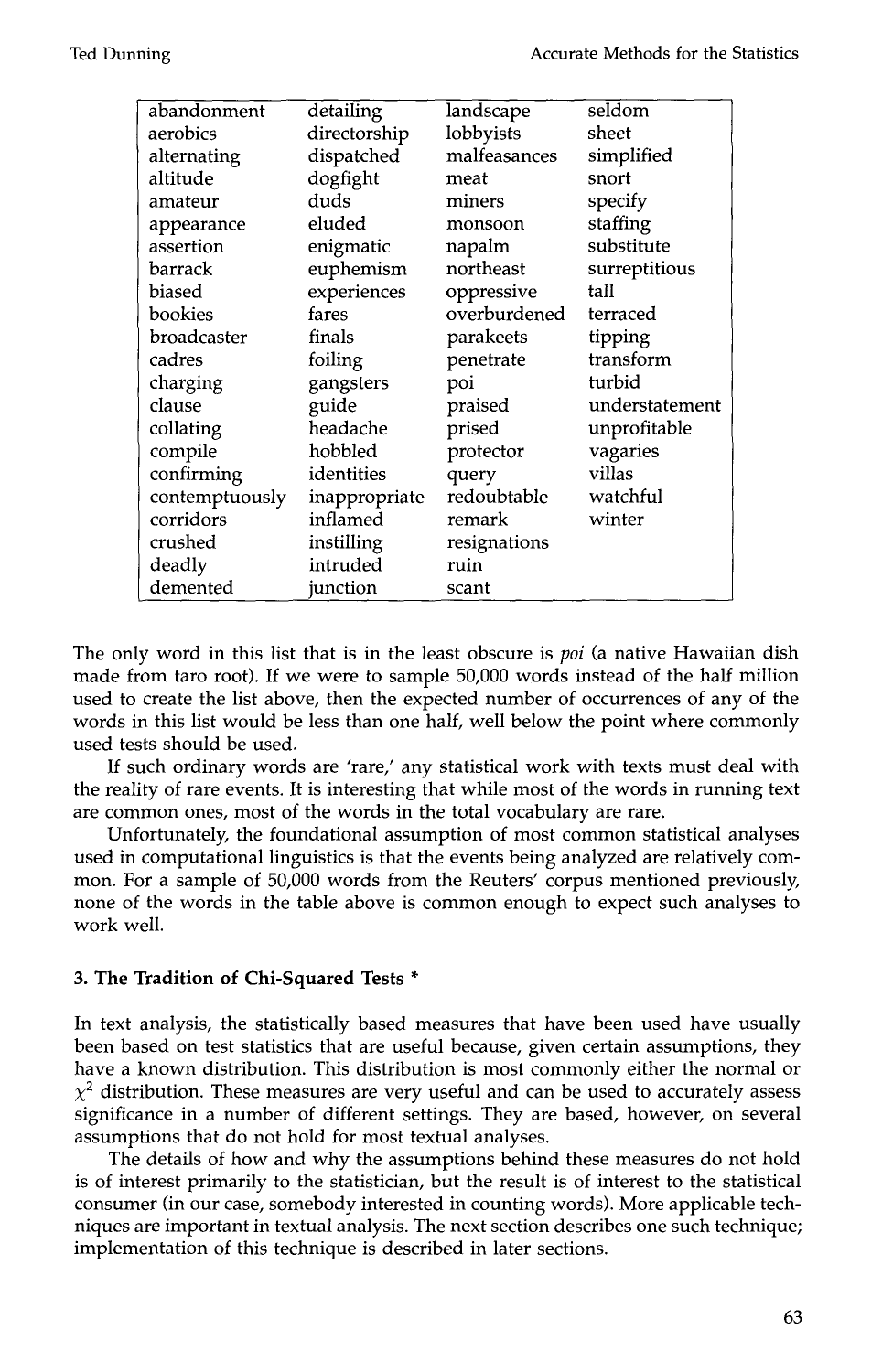

**Figure 1**  Normal and binomial distributions.

## **4. Binomial Distributions for Text Analysis \*\***

Binomial distributions arise commonly in statistical analysis when the data to be analyzed are derived by counting the number of positive outcomes of repeated identical and independent experiments. Flipping a coin is the prototypical experiment of this sort.

The task of counting words can be cast into the form of a repeated sequence of such binary trials comparing each word in a text with the word being counted. These comparisons can be viewed as a sequence of binary experiments similar to coin flipping. In text, each comparison is clearly not independent of all others, but the dependency falls off rapidly with distance. Another assumption that works relatively well in practice is that the probability of seeing a particular word does not vary. Of course, this is not really true, since changes in topic may cause this frequency to vary. Indeed it is the mild failure of this assumption that makes shallow information retrieval techniques possible.

To the extent that these assumptions of independence and stationarity are valid, we can switch to an abstract discourse concerning Bernoulli trials instead of words in text, and a number of standard results can be used. A Bernoulli trial is the statistical idealization of a coin flip in which there is a fixed probability of a successful outcome that does not vary from flip to flip.

In particular, if the actual probability that the next word matches a prototype is  $p$ , then the number of matches generated in the next  $n$  words is a random variable  $(K)$ with binomial distribution

$$
p(K=k) = p^{k}(1-p)^{n-k} \binom{n}{k}
$$

whose mean is *np* and whose variance is  $np(1-p)$ . If  $np(1-p) > 5$ , then the distribution of this variable will be approximately normal, and as  $np(1-p)$  increases beyond that point, the distribution becomes more and more like a normal distribution. This can be seen in Figure 1 above, where the binomial distribution (dashed lines) is plotted along with the approximating normal distributions (solid lines) for *np* set to 5, 10, and 20,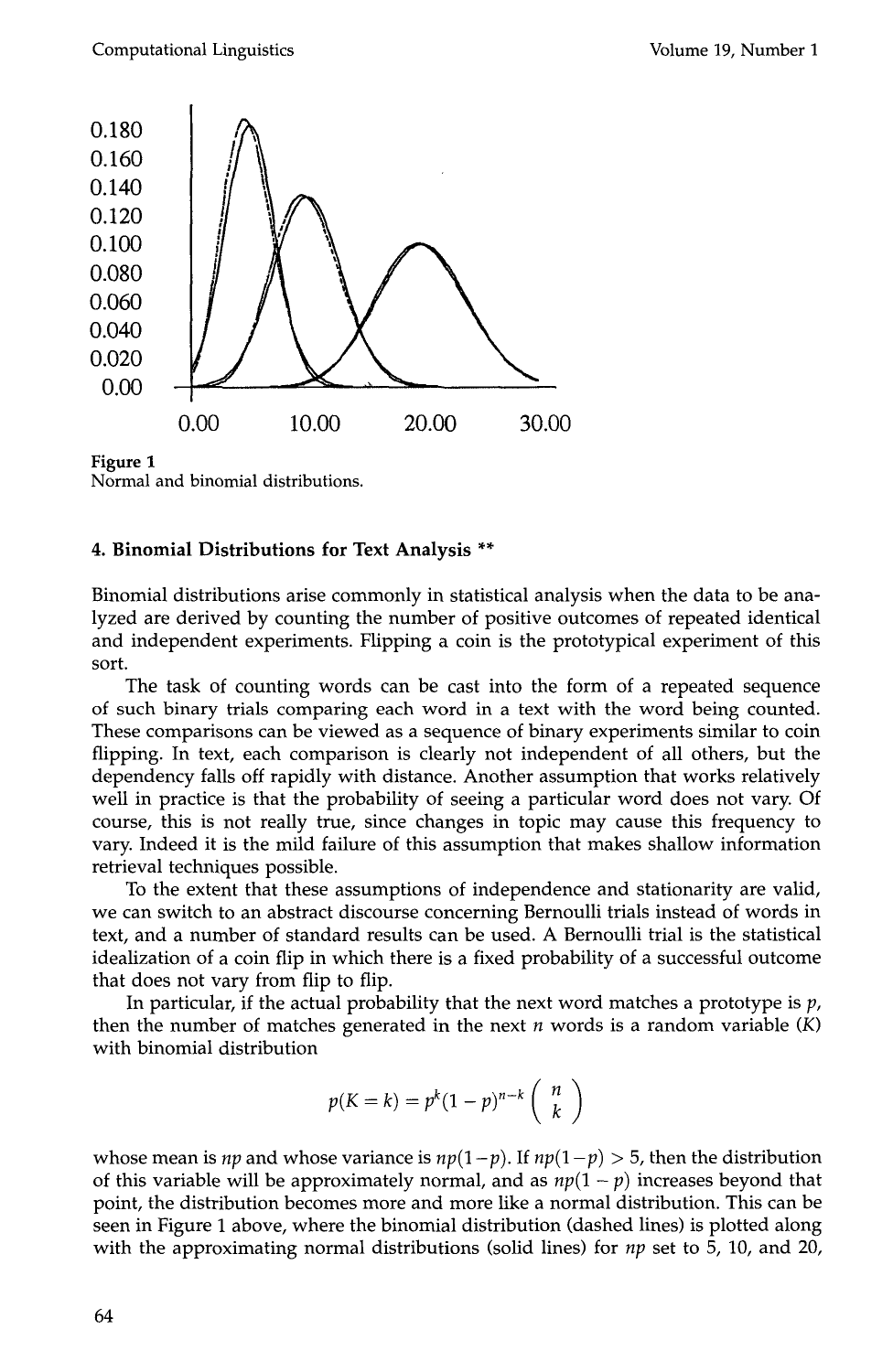| Error introduced by normal approximations. |                |                         |  |  |  |  |
|--------------------------------------------|----------------|-------------------------|--|--|--|--|
|                                            | p(k>1)         |                         |  |  |  |  |
|                                            | Using binomial | Est. using normal       |  |  |  |  |
| $np = 0.001$                               | 0.000099       | $0.34 \times 10^{-217}$ |  |  |  |  |
| $np=0.01$                                  | 0.0099         | $0.29 \times 10^{-22}$  |  |  |  |  |
| $np = 0.1$                                 | 0.095          | 0.0022                  |  |  |  |  |
| $np = 1$                                   | 0.63           | 0.5                     |  |  |  |  |

| Table 1                                    |  |
|--------------------------------------------|--|
| Error introduced by normal approximations. |  |

with n fixed at 100. Larger values of n with *np* held constant give curves that are not visibly different from those shown. For these cases,  $np \approx np(1-p)$ .

This agreement between the binomial and normal distributions is exactly what makes test statistics based on assumptions of normality so useful in the analysis of experiments based on counting. In the case of the binomial distribution, normality assumptions are generally considered to hold well enough when  $np(1 - p) > 5$ .

The situation is different when  $np(1-p)$  is less than 5, and is dramatically different when  $np(1-p)$  is less than 1. First, it makes much less sense to approximate a discrete distribution such as the binomial with a continuous distribution such as the normal. Second, the probabilities computed using the normal approximation are less and less accurate.

Table 1 shows the probability that one or more matches are found in 100 words of text as computed using the binomial and normal distributions for  $np = 0.001$ ,  $np = 0.01$ ,  $np = 0.1$ , and  $np = 1$  where  $n = 100$ . Most words are sufficiently rare so that even for samples of text where n is as large as several thousand, *np* will be at the bottom of this range. Short phrases are so numerous that  $np \ll 1$  for almost all phrases even when  $n$  is as large as several million.

Table 1 shows that for rare events, the normal distribution does not even approximate the binomial distribution. In fact, for  $np = 0.1$  and  $n = 100$ , using the normal distribution overestimates the significance of one or more occurrences by a factor of 40, while for  $np = 0.01$ , using the normal distribution overestimates the significance by about  $4 \times 10^{20}$ . When *n* increases beyond 100, the numbers in the table do not change significantly.

If this overestimation were constant, then the estimates using normal distributions could be corrected and would still be useful, but the fact that the errors are not constant means that methods dependent on the normal approximation should not be used to analyze Bernoulli trials where the probability of positive outcome is very small. Yet, in many real analyses of text, comparing cases where  $np = 0.001$  with cases where  $np > 1$  is a common problem.

# **5. Likelihood Ratio Tests \***

There is another class of tests that do not depend so critically on assumptions of normality. Instead they use the asymptotic distribution of the generalized likelihood ratio. For text analysis and similar problems, the use of likelihood ratios leads to very much improved statistical results. The practical effect of this improvement is that statistical textual analysis can be done effectively with very much smaller volumes of text than is necessary for conventional tests based on assumed normal distributions,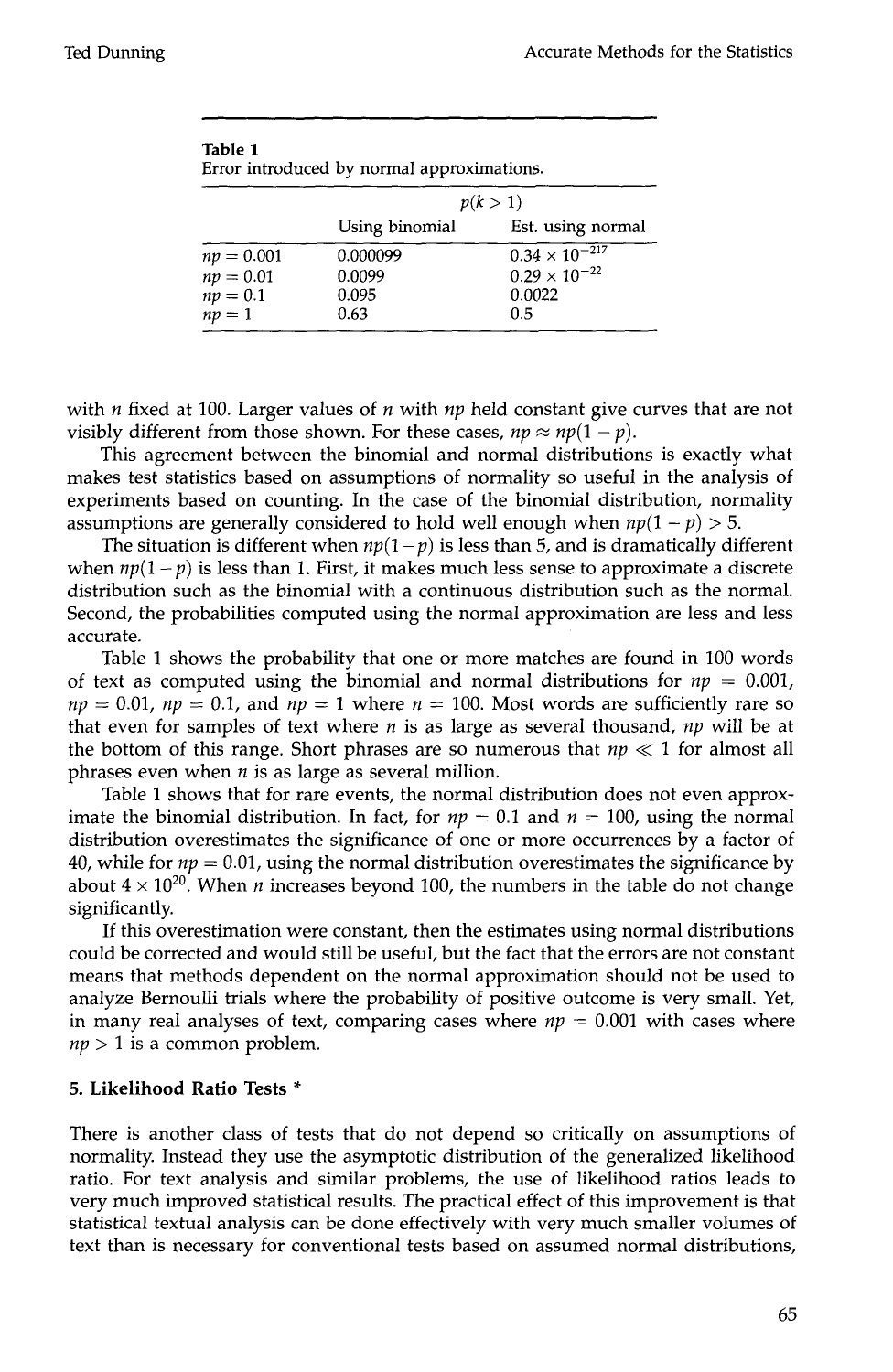and it allows comparisons to be made between the significance of the occurrences of both rare and common phenomenon.

### **5.1 Parameter Spaces and Likelihood Functions**

Likelihood ratio tests are based on the idea that statistical hypotheses can be said to specify subspaces of the space described by the unknown parameters of the statistical model being used. These tests assume that the model is known, but that the parameters of the model are unknown. Such a test is called parametric. Other tests are available that make no assumptions about the underlying model at all; they are called distribution-free. Only one particular parametric test is described here. More information on parametric and distribution-free tests is available in Bradley (1968) and Mood, Graybill, and Boes (1974).

The probability that a given experimental outcome described by  $k_1, \ldots, k_n$  will be observed for a given model described by a number of parameters  $p_1, p_2, \ldots$  is called the likelihood function for the model and is written as

$$
H(p_1,p_2,\ldots;k_1,\ldots,k_m)
$$

where all arguments of  $H$  left of the semicolon are model parameters, and all arguments right of the semicolon are observed values. In the continuous case, the probability is replaced by a probability density. With binomial and multinomials, we only deal with the discrete case.

For repeated Bernoulli trials,  $m = 2$  because we observe both the number of trials and the number of positive outcomes and there is only one  $p$ . The explicit form for the likelihood function is

$$
H(p;n,k)=p^k(1-p)^{n-k}\left(\begin{array}{c}n\\k\end{array}\right)
$$

The parameter space is the set of all values for p and the hypothesis that  $p = p_0$ is a single point. For notational brevity the model parameters can be collected into a single parameter, as can the observed values. Then the likelihood function is written as

 $H(\omega;k)$ 

where  $\omega$  is considered to be a point in the parameter space  $\Omega$ , and k a point in the space of observations K. Particular hypotheses or observations are represented by subscripting  $\Omega$  or K respectively.

More information about likelihood ratio tests can be found in texts on theoretical statistics (Mood et al. 1974).

#### **5.2 The Likelihood Ratio**

The likelihood ratio for a hypothesis is the ratio of the maximum value of the likelihood function over the subspace represented by the hypothesis to the maximum value of the likelihood function over the entire parameter space. That is,

$$
\lambda = \frac{\max_{\omega \in \Omega_0} H(\omega; k)}{\max_{\omega \in \Omega} H(\omega; k)}
$$

where  $\Omega$  is the entire parameter space and  $\Omega_0$  is the particular hypothesis being tested.

The particularly important feature of likelihood ratios is that the quantity  $-2 \log \lambda$ is asymptotically  $\chi^2$  distributed with degrees of freedom equal to the difference in dimension between  $\Omega$  and  $\Omega_0$ . Importantly, this asymptote is approached very quickly in the case of binomial and multinomial distributions.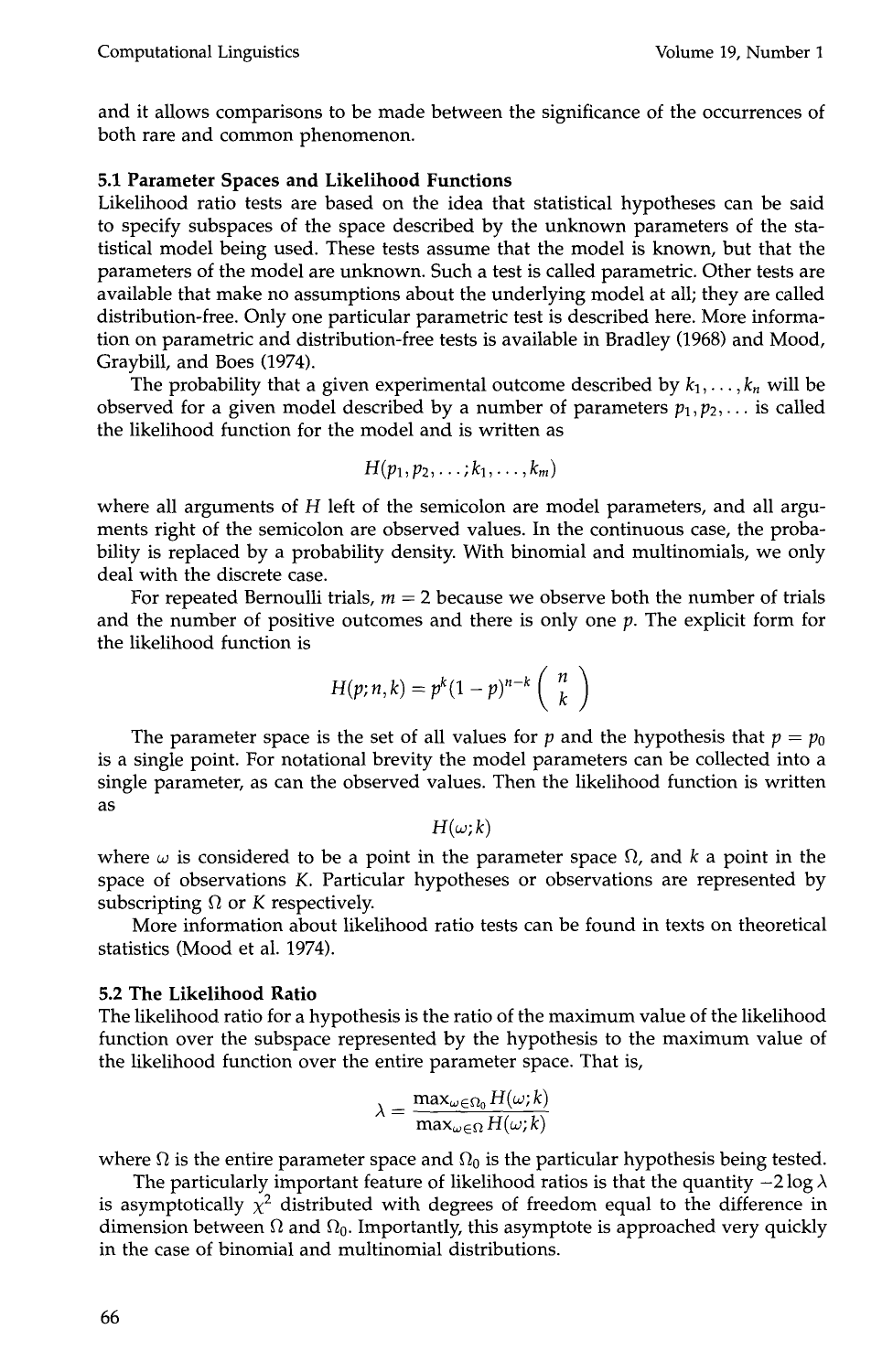## **5.3 Likelihood Ratio for Binomial and Multinomial Distributions**

The comparison of two binomial or multinomial processes can be done rather easily using likelihood ratios. In the case of two binomial distributions,

$$
H(p_1,p_2;k_1,n_1,k_2,n_2)=p_1^{k_1}(1-p_1)^{n_1-k_1}\left(\begin{array}{c}n_1\\k_1\end{array}\right)p_2^{k_2}(1-p_2)^{n_2-k_2}\left(\begin{array}{c}n_2\\k_2\end{array}\right).
$$

The hypothesis that the two distributions have the same underlying parameter is represented by the set  $\{(p_1, p_2) | p_1 = p_2\}.$ 

The likelihood ratio for this test is

$$
\lambda = \frac{max_p H(p, p; k_1, n_1, k_2, n_2)}{\max_{p_1, p_2} H(p_1, p_2; k_1, n_1, k_2, n_2)}.
$$

These maxima are achieved with  $p_1 = \frac{k_1}{n_1}$  and  $p_2 = \frac{k_2}{n_2}$  for the denominator, and  $p = \frac{k_1 + k_2}{n_1 + n_2}$  for the numerator. This reduces the ratio to

$$
= \frac{\max_p L(p, k_1, n_1) L(p, k_2, n_2)}{\max_{p_1, p_2} L(p_1, k_1, n_1) L(p_2, k_2, n_2)}
$$

where

$$
L(p,k,n) = p^k (1-p)^{n-k}.
$$

Taking the logarithm of the likelihood ratio gives

$$
-2\log\lambda = 2\left[\log L(p_1, k_1, n_1) + \log L(p_2, k_2, n_2) - \log L(p, k_1, n_1) - \log L(p, k_2, n_2)\right].
$$

For the multinomial case, it is convenient to use the double subscripts and the abbreviations

$$
P_i = p_{1i}, p_{2i}, \ldots, p_{ji}, \ldots,
$$
  
\n
$$
K_i = k_{1i}, k_{2i}, \ldots, k_{ji}, \ldots,
$$
  
\n
$$
Q = q_1, q_2, \ldots, q_j, \ldots,
$$

so that we can write

$$
H(P_1, P_2; K_1, n_1, K_2, n_2) = \prod_{i=1,2} n_i! \prod_j \frac{p_{ji}^{K_{ji}}}{k_{ji}!}.
$$

The likelihood ratio is

$$
\lambda = \frac{\max_Q H(Q, Q; K_1, n_1, K_2, n_2)}{\max_{P_1, P_2} H(P_1, P_2; K_1, n_1, K_2, n_2)}.
$$

This can be separated in a similar fashion as the binomial case by using the function

$$
L(P, K) = \prod_{j} p_j^{k_j}
$$

$$
\lambda = \frac{\max_{Q} L(Q, K_1) L(Q, K_2)}{\max_{P_1, P_2} L(P_1, K_1) L(P_2, K_2)}.
$$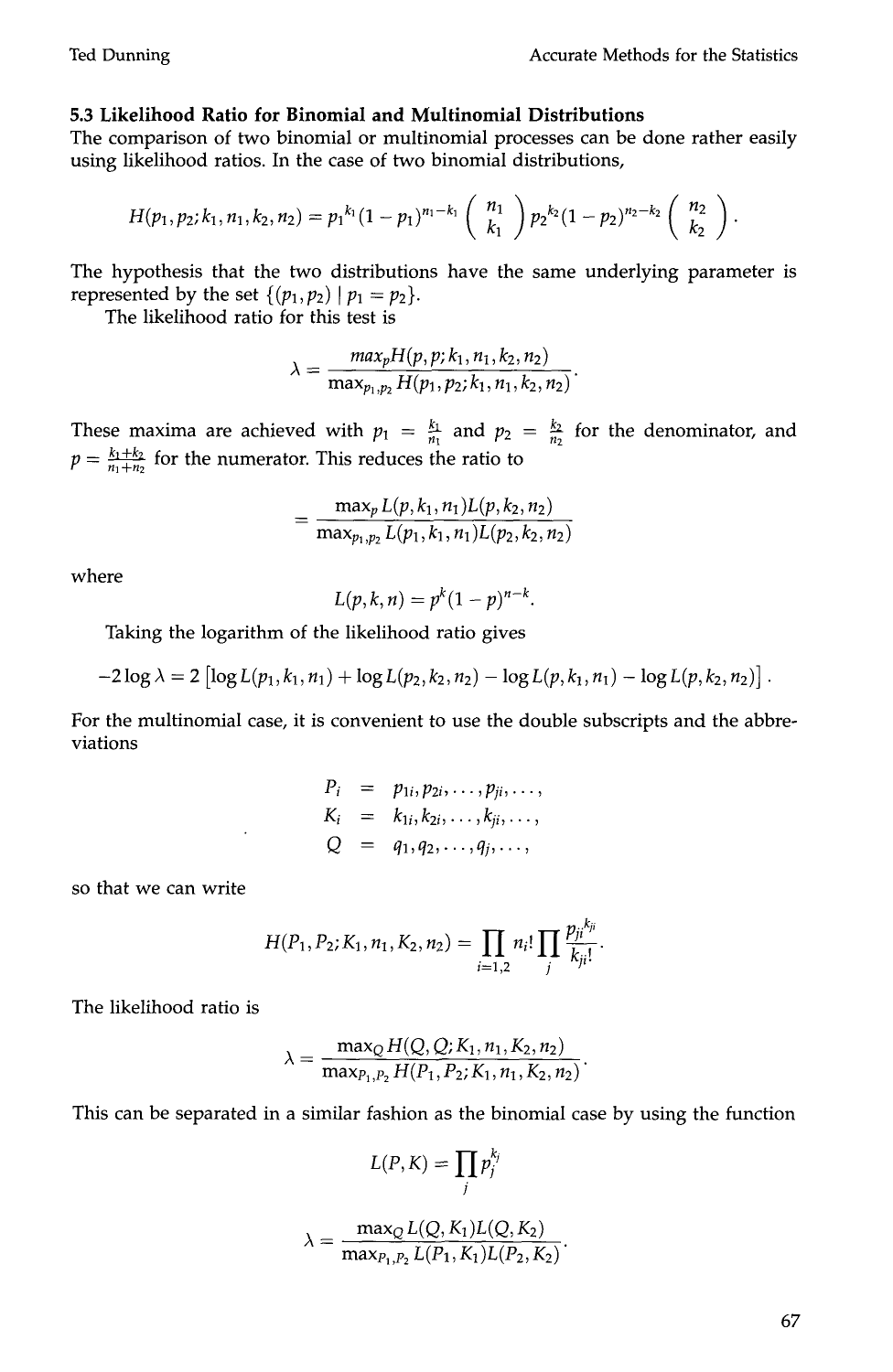This expression implicitly involves *n* because  $\sum_i k_i = n$ .

Maximizing and taking the logarithm,

$$
-2\log \lambda = 2\left[\log L(P_1, K_1) + \log L(P_2, K_2) - \log L(Q, K_1) - \log L(Q, K_2)\right]
$$

where

$$
p_{ji} = \frac{k_{ji}}{\sum_i k_{ji}}
$$

and

$$
q_j = \frac{\sum_i k_{ji}}{\sum_{ij} k_{ji}}.
$$

If the null hypothesis holds, then the log-likelihood ratio is asymptotically  $\chi^2$  distributed with  $k/2 - 1$  degrees of freedom. When j is 2 (the binomial),  $-2 \log \lambda$  will be  $\chi^2$  distributed with one degree of freedom.

If we had initially approximated the binomial distribution with a normal distribution with mean *np* and variance  $np(1 - p)$ , then we would have arrived at another form that is a good approximation of  $-2 \log \lambda$  when  $np(1-p)$  is more than roughly 5. This form is

$$
-2\log\lambda \approx \sum_{ij}\frac{(k_{ji}-n_iq_j)^2}{n_iq_j(1-q_j)}
$$

where

$$
q_j = \frac{\sum_i k_{ji}}{\sum_{ij} k_{ji}}.
$$

as in the multinomial case above and

$$
n_i=\sum_j k_{ji}.
$$

Interestingly, this expression is exactly the test statistic for Pearson's  $\chi^2$  test, although the form shown is not quite the customary one. Figure 2 shows the reasonably good agreement between this expression and the exact binomial log-likelihood ratio derived earlier where  $p = 0.1$  and  $n_1 = n_2 = 1000$  for various values of  $k_1$  and  $k_2$ .

Figure 3, on the other hand, shows the divergence between Pearson's statistic and the log-likelihood ratio when  $p = 0.01$ ,  $n_1 = 100$ , and  $n_2 = 10000$ . Note the large change of scale on the vertical axis. The pronounced disparity occurs when  $k_1$  is larger than the value expected based on the observed value of  $k_2$ . The case where  $n_1 < n_2$ and  $\frac{k_1}{n_1} > \frac{k_2}{n_2}$  is exactly the case of most interest in many text analyses.

The convergence of the log of the likelihood ratio to the asymptotic distribution is demonstrated dramatically in Figure 4. In this figure, the straighter line was computed using a symbolic algebra package and represents the idealized one degree of freedom cumulative  $\chi^2$  distribution. The rougher curve was computed by a numerical experiment in which  $p = 0.01$ ,  $n_1 = 100$ , and  $n_2 = 10000$ , which corresponds to the situation in Figure 3. The close agreement shows that the likelihood ratio measure produces accurate results over six decades of significance even in the range where the normal  $\chi^2$  measure diverges radically from the ideal.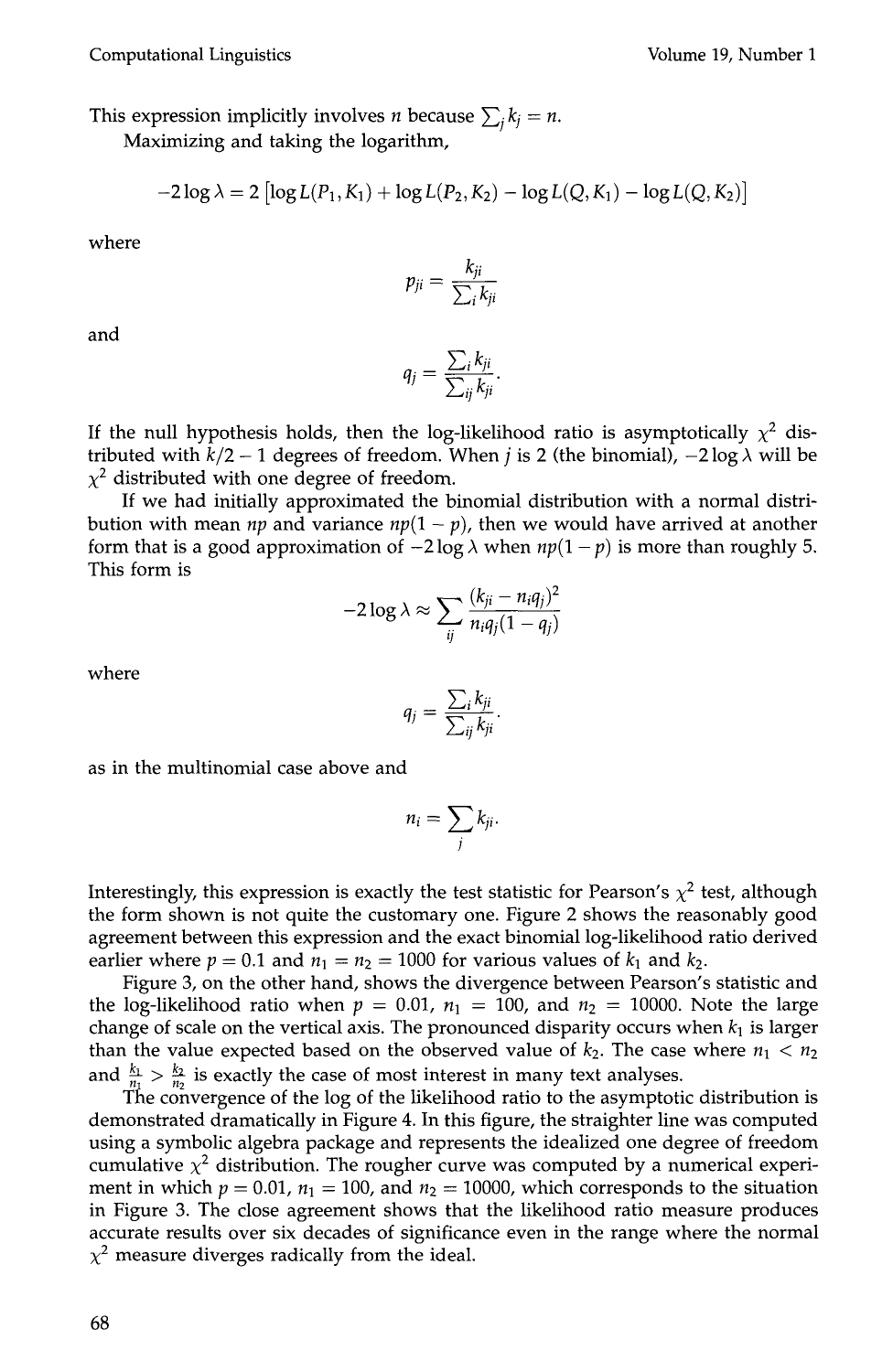

**Figure 2**  Log-likelihood versus Pearson  $\chi^2$ 



**Figure 3** 

Log-likelihood versus Pearson  $\chi^2$ 

# **6. Practical Results**

# **6.1 Bigram Analysis of a Small Text**

To test the efficacy of the likelihood methods, an analysis was made of a 30,000-word sample of text obtained from the Union Bank of Switzerland, with the intention of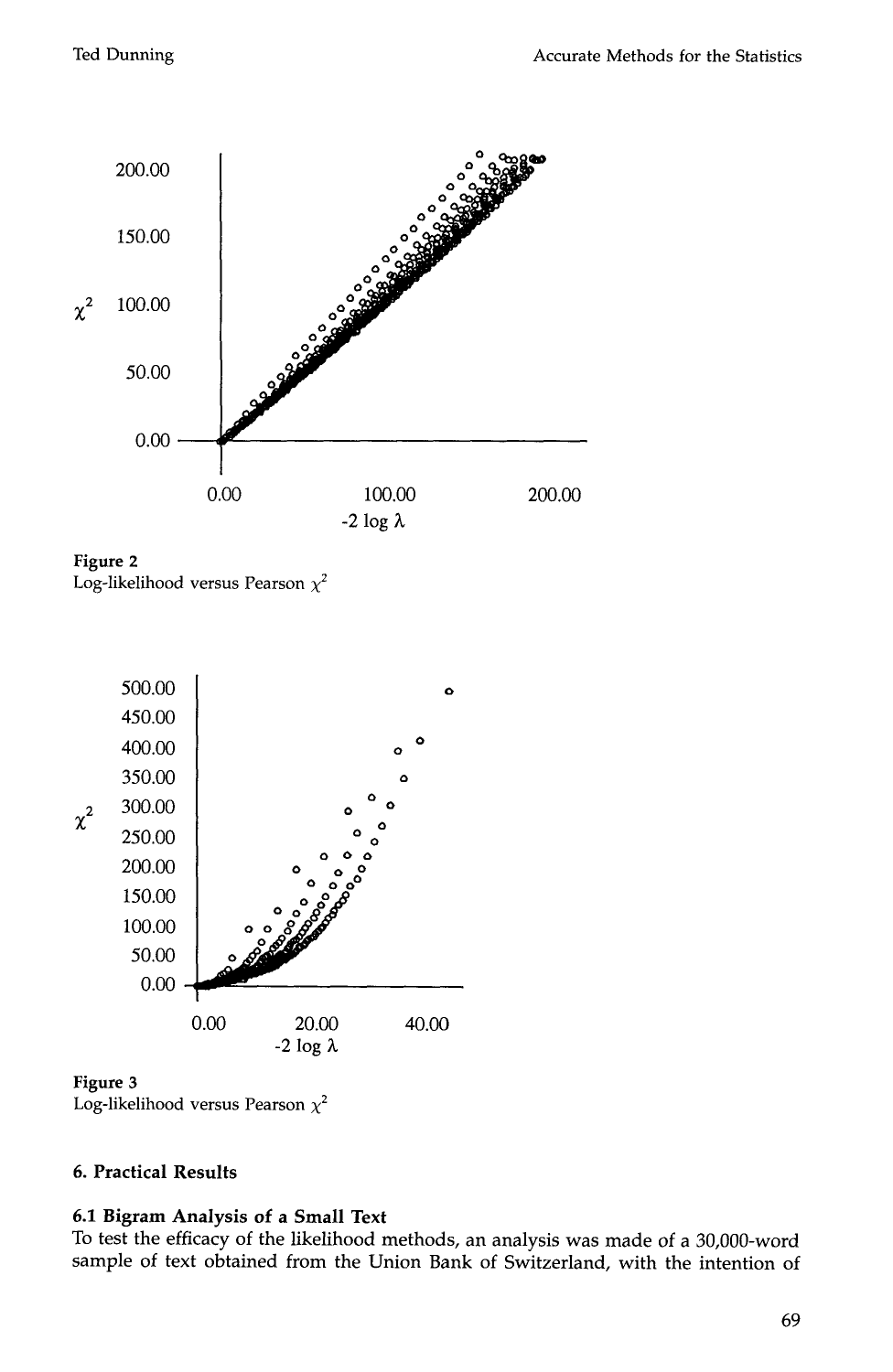

**Figure 4**  Ideal versus simulated Log-likelihood

finding pairs of words that occurred next to each other with a significantly higher frequency than would be expected, based on the word frequencies alone. The text was 31,777 words of financial text largely describing market conditions for 1986 and 1987.

The results of such a bigram analysis should highlight collocations common in English as well as collocations peculiar to the financial nature of the analyzed text. As will be seen, the ranking based on likelihood ratio tests does exactly this. Similar comparisons made between a large corpus of general text and a domain-specific text can be used to produce lists consisting only of words and bigrams characteristic of the domain-specific texts.

This comparison was done by creating a contingency table that contained the following counts of each bigram that appeared in the text:

| $k(A \ B)$    | $k(\sim A B)$      |  |  |
|---------------|--------------------|--|--|
| $k(A \sim B)$ | $k(\sim A \sim B)$ |  |  |

where the  $\sim$  A B represents the bigram in which the first word is *not* word A and the second is word B.

If the words A and B occur independently, then we would expect  $p(AB) = p(A)p(B)$ where  $p(AB)$  is the probability of A and B occurring in sequence,  $p(A)$  is the probability of A appearing in the first position, and  $p(B)$  is the probability of B appearing in the second position. We can cast this into the mold of our earlier binomial analysis by phrasing the null hypothesis that A and B are independent as  $p(A | B) = p(A | \sim B)$ *p(A).* This means that testing for the independence of A and B can be done by testing to see if the distribution of  $A$  given that  $B$  is present (the first row of the table) is the same as the distribution of  $A$  given that  $B$  is not present (the second row of the table). In fact, of course, we are not really doing a statistical test to see if  $A$  and  $B$  are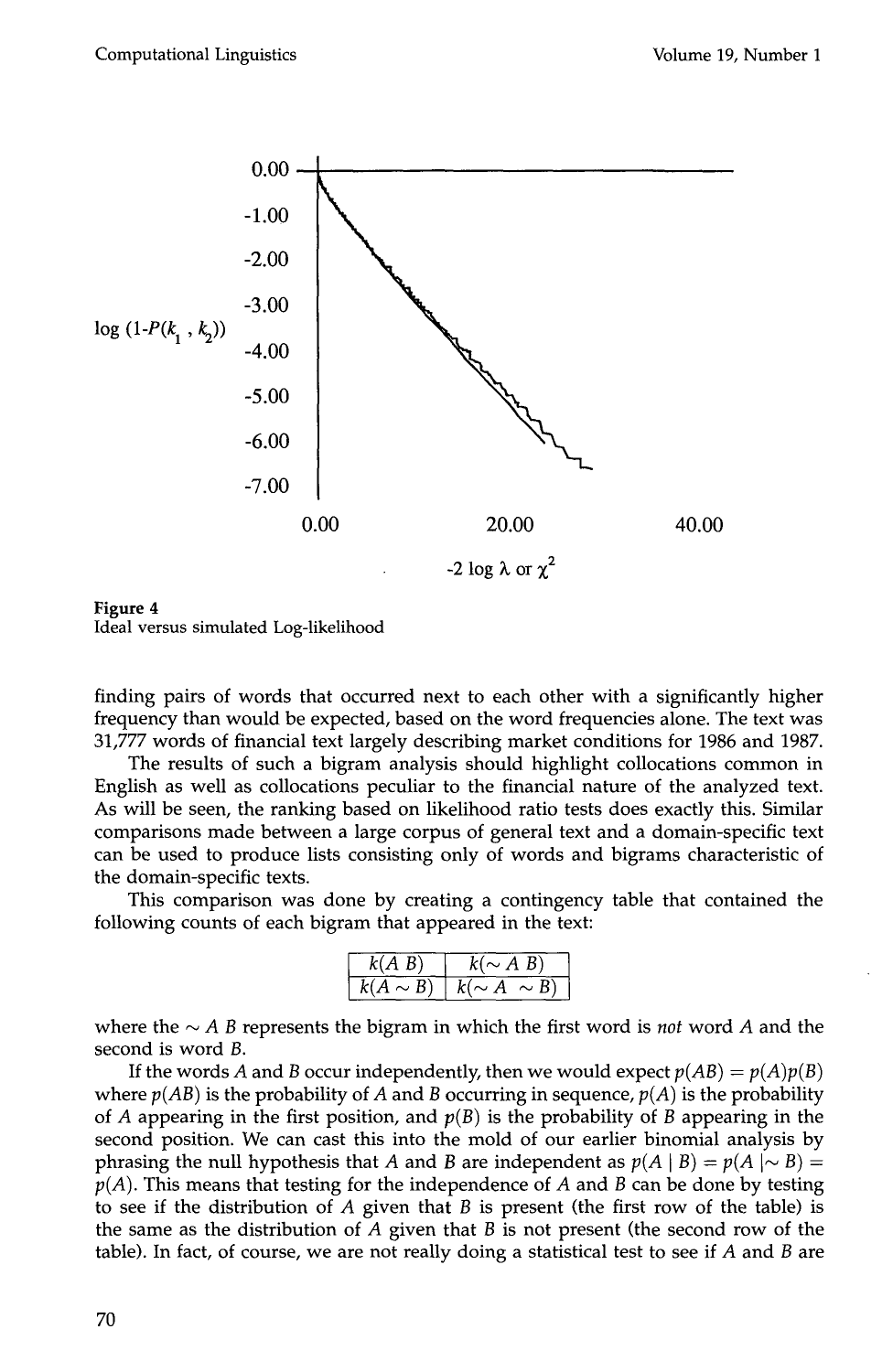independent; we know that they are generally not independent in text. Instead we just want to use the test statistic as a measure that will help highlight particular As and Bs that are highly associated in text.

These counts were analyzed using the test for binomials described earlier, and the 50 most significant are tabulated in Table 2. This table contains the most significant 200 bigrams and is reverse sorted by the first column, which contains the quantity  $-2 \log \lambda$ . Other columns contain the four counts from the contingency table described above, and the bigram itself.

Examination of the table shows that there is good correlation with intuitive feelings about how natural the bigrams in the table actually are. This is in distinct contrast with Table 3, which contains the same data except that the first column is computed using Pearson's  $\chi^2$  test statistic. The overestimate of the significance of items that occur only a few times is dramatic. In fact, the entire first portion of the table is dominated by bigrams rare enough to occur only once in the current sample of text. The misspelling in the bigram 'sees posibilities' is in the original text.

Out of 2693 bigrams analyzed, 2682 of them fall outside the scope of applicability of the normal  $\chi^2$  test. The 11 bigrams that were suitable for analysis with the  $\chi^2$  test are listed in Table 4. It is notable that all of these bigrams contain the word *the,* which is the most common word in English.

# **7. Conclusions**

Statistics based on the assumption of normal distribution are invalid in most cases of statistical text analysis unless either enormous corpora are used, or the analysis is restricted to only the very most common words (that is, the ones least likely to be of interest). This fact is typically ignored in much of the work in this field. Using such invalid methods may seriously overestimate the significance of relatively rare events. Parametric statistical analysis based on the binomial or multinomial distribution extends the applicability of statistical methods to much smaller texts than models using normal distributions and shows good promise in early applications of the method.

Further work is needed to develop software tools to allow the straightforward analysis of texts using these methods. Some of these tools have been developed and will be distributed by the Consortium for Lexical Research. For further information on this software, contact the author or the Consortium via e-mail at ted@nmsu.edu or lexical@nmsu.edu.

In addition, there are a wide variety of distribution free methods that may avoid even the assumption that text can be modeled by multinomial distributions. Measures based on Fischer's exact method may prove even more satisfactory than the likelihood ratio measures described in this paper. Also, using the Poisson distribution instead of the multinomial as the limiting distribution for the distribution of counts may provide some benefits. All of these possibilities should be tested.

# **8. Summary of Formulae \*\***

For the binomial case, the log likelihood statistic is given by

$$
-2\log\lambda = 2\left[\log L(p_1, k_1, n_1) + \log L(p_2, k_2, n_2) - \log L(p, k_1, n_1) - \log L(p, k_2, n_2)\right]
$$

where

$$
\log L(p, n, k) = k \log p + (n - k) \log(1 - p)
$$

also,  $p_1 = \frac{k_1}{n_1}$ ,  $p_2 = \frac{k_2}{n_2}$ , and  $p = \frac{k_1 + k_2}{n_1 + n_2}$ .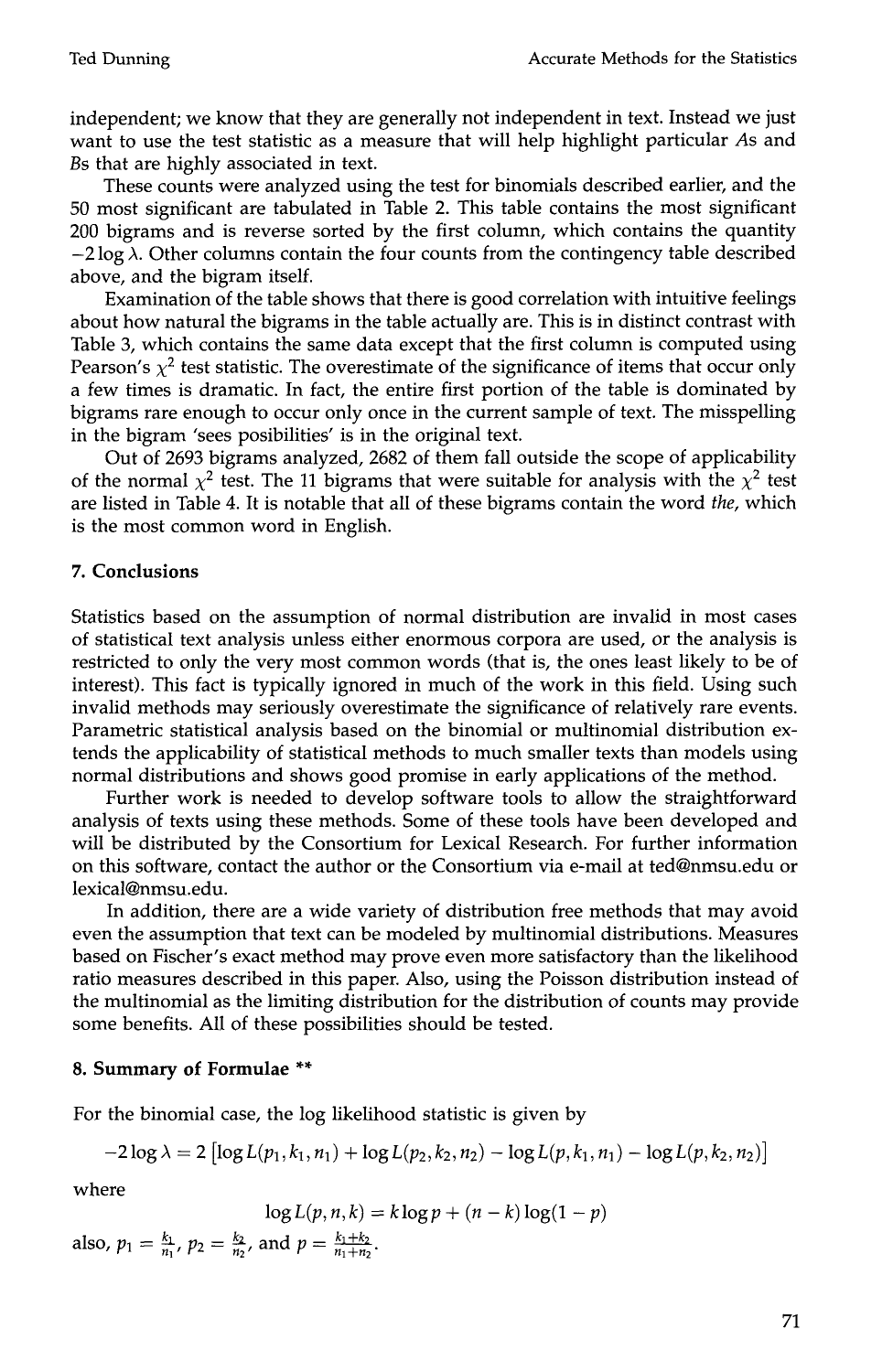|                  |                         | pigranis Kankeu by Log-Likelinoou Test |                         |                    |                  |                      |
|------------------|-------------------------|----------------------------------------|-------------------------|--------------------|------------------|----------------------|
| -2 log $\lambda$ | k(AB)                   | $k(A \sim B)$                          | $k(\sim AB)$            | $k(\sim A \sim B)$ | $\boldsymbol{A}$ | B                    |
| 270.72           | 110                     | 2442                                   | 111                     | 29114              | the              | swiss                |
| 263.90           | 29                      | 13                                     | 123                     | 31612              | can              | be                   |
| 256.84           | 31                      | 23                                     | 139                     | 31584              | previous         | year                 |
| 167.23           | 10                      | $\bf{0}$                               | 3                       | 31764              | mineral          | water                |
| 157.21           | 76                      | 104                                    | 2476                    | 29121              | at               | the                  |
| 157.03           | 16                      | 16                                     | 51                      | 31694              | real             | terms                |
| 146.80           | 9                       | 0                                      | 5                       | 31763              | natural          | gas                  |
| 115.02           | 16                      | 0                                      | 865                     | 30896              | owing            | to                   |
| 104.53           | 10                      | 9                                      | 41                      | 31717              | health           | insurance            |
| 100.96           | 8                       | $\overline{2}$                         | 27                      | 31740              | stiff            | competition          |
| 98.72            | 12                      | 111                                    | 14                      | 31640              | is               | likely               |
| 95.29            | 8                       | 5                                      | 24                      | 31740              | qualified        | personnel            |
| 94.50            | 10                      | 93                                     | 6                       | 31668              | an               | estimated            |
| 91.40            | 12                      | 111                                    | 21                      | 31633              | is               | expected             |
| 81.55            | 10                      | 45                                     | 35                      | 31687              | $\mathbf{1}$     | 2                    |
| 76.30            | 5                       | 13                                     | $\boldsymbol{0}$        | 31759              | balance          | sheet                |
| 73.35            | 16                      | 2536                                   | $\mathbf{1}$            | 29224              | the              | united               |
| 68.96            | 6                       | $\overline{\mathbf{c}}$                | 45                      | 31724              | accident         | insurance            |
| 68.61            | 24                      | 43                                     | 1316                    | 30394              | terms            | of                   |
| 61.61            | 3                       | $\boldsymbol{0}$                       | 0                       | 31774              | natel            | $\mathbf c$          |
|                  |                         |                                        | $\overline{\mathbf{c}}$ |                    | will             | probably             |
| 60.77            | 6                       | 92                                     | $\mathbf{1}$            | 31677              |                  | deal                 |
| 57.44            | 4                       | 11                                     |                         | 31761              | great            |                      |
| 57.44            | 4                       | 11                                     | $\mathbf{1}$            | 31761              | government       | bonds                |
| 57.14            | 13                      | 7                                      | 1327                    | 30430              | part             | of                   |
| 53.98            | 4                       | $\mathbf{1}$                           | 18                      | 31754              | waste            | paper                |
| 53.65            | 4                       | 13                                     | $\overline{c}$          | 31758              | machine          | exhibition           |
| 52.33            | 7                       | 61                                     | 27                      | 31682              | rose             | slightly             |
| 52.30            | 5                       | 9                                      | 25                      | 31738              | passenger        | service              |
| 49.79            | 4                       | 61                                     | $\bf{0}$                | 31712              | not              | yet                  |
| 48.94            | 9                       | 12                                     | 429                     | 31327              | affected         | by                   |
| 48.85            | 13                      | 1327                                   | 12                      | 30425              | of               | september            |
| 48.80            | 9                       | 4                                      | 872                     | 30892              | continue         | to                   |
| 47.84            | 4                       | 41                                     | 1                       | 31731              | 2                | nd                   |
| 47.20            | 8                       | 27                                     | 157                     | 31585              | competition      | from                 |
| 46.38            | 10                      | 472                                    | 20                      | 31275              | a                | positive             |
| 45.53            | $\bf 4$                 | 18                                     | 6                       | 31749              | per              | 100                  |
| 44.36            | 7                       | 0                                      | 1333                    | 30437              | course           | of                   |
| 43.93            | 5                       | 18                                     | 33                      | 31721              | generally        | good                 |
| 43.61            | 19                      | 50                                     | 1321                    | 30387              | level            | of                   |
| 43.35            | 20                      | 2532                                   | 25                      | 29200              | the              | stock                |
| 43.07            | 6                       | 875                                    | $\bf{0}$                | 30896              | to               | register             |
| 43.06            | 3                       | $\mathbf{1}$                           | 10                      | 31763              | french           | speaking             |
| 41.69            | 3                       | 29                                     | $\bf{0}$                | 31745              | 3                | rd                   |
| 41.67            | 3                       | 1                                      | 13                      | 31760              | knitting         | machines             |
| 40.68            | $\boldsymbol{4}$        | 5                                      | 40                      | 31728              | 25               | 000                  |
| 39.23            |                         | 5                                      | 1331                    | 30432              | because          | of                   |
| 39.20            | 9<br>5                  | 40                                     | 25                      | 31707              | stock            | markets              |
| 38.87            | $\overline{2}$          | 0                                      | 1                       | 31774              | scanner          | cash                 |
| 38.79            | 3                       | $\bf{0}$                               | 48                      | 31726              | pent             | up                   |
| 38.51            | $\overline{\mathbf{3}}$ | 23                                     | 1                       | 31750              | firms            | surveyed             |
| 38.46            | $\overline{\mathbf{4}}$ | $\boldsymbol{2}$                       | 98                      | 31673              | restaurant       | business             |
| 38.28            | 3                       | 12                                     | 3                       | 31759              | fell             | back                 |
| 38.14            | 6                       | $\boldsymbol{4}$                       | 432                     | 31335              | climbed          | by                   |
| 37.20            | 6                       | 41                                     | 70                      | 31660              | total            | production           |
| 37.15            | $\overline{\mathbf{c}}$ | 0                                      | $\overline{\mathbf{c}}$ | 31773              | hay              |                      |
| 36.98            | 3                       | 10                                     | 5                       | 31759              | current          | crop<br>transactions |
|                  |                         |                                        |                         |                    |                  |                      |

**Table 2**  Bigrams Ranked by Log-Likelihood Test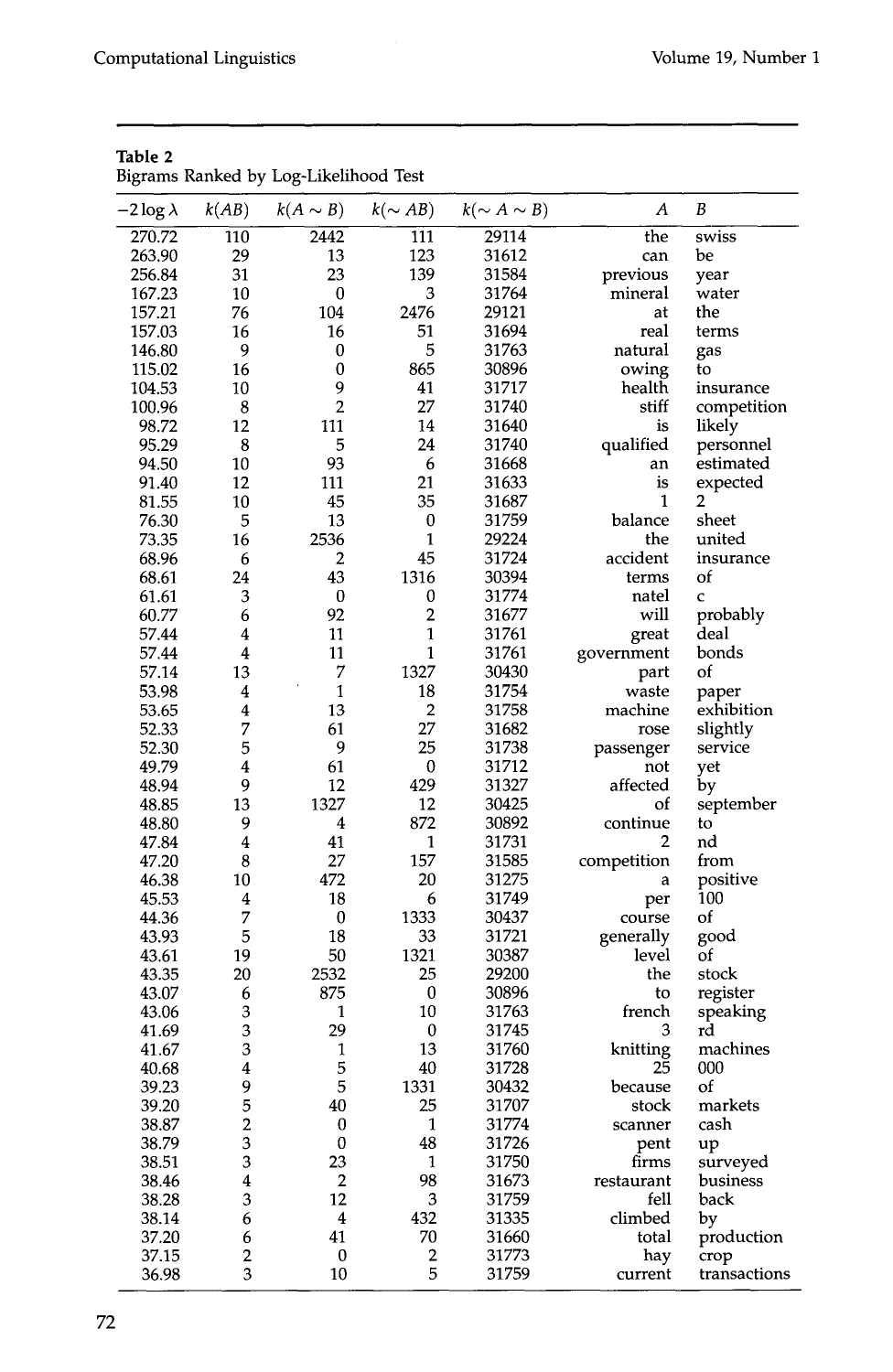| Table 3<br>Bigrams Ranked by $\chi^2$ Test |                |              |                         |       |                |                  |
|--------------------------------------------|----------------|--------------|-------------------------|-------|----------------|------------------|
| 31777.00                                   | 3              | 0            | 0                       | 31774 | natel          | C                |
| 31777.00                                   | 1              | 0            | 0                       | 31776 | write          | offs             |
| 31777.00                                   | 1              | 0            | 0                       | 31776 | wood           | pulp             |
| 31777.00                                   | $\mathbf{1}$   | 0            | 0                       | 31776 | window         | frames           |
| 31777.00                                   | $\mathbf{1}$   | 0            | 0                       | 31776 | upholstery     | leathers         |
| 31777.00                                   | $\mathbf{1}$   | 0            | 0                       | 31776 | surveys        | expert           |
| 31777.00                                   | $\mathbf{1}$   | 0            | 0                       | 31776 | sees           | posibilities     |
| 31777.00                                   | 1              | 0            | 0                       | 31776 | practically    | drawn            |
| 31777.00                                   | 1              | 0            | 0                       | 31776 | poultry        | farms            |
| 31777.00                                   | $\mathbf{1}$   | 0            | 0                       | 31776 | physicians'    | tees             |
| 31777.00                                   | 1              | 0            | 0                       | 31776 | paints         | varnishes        |
| 31777.00                                   | 1              | 0            | 0                       | 31776 | maturity       | hovered          |
| 31777.00                                   | 1              | 0            | 0                       | 31776 | listeriosis    | bacteria         |
| 31777.00                                   | $\mathbf{1}$   | 0            | 0                       | 31776 | la             | presse           |
| 31777.00                                   | 1              | 0            | 0                       | 31776 | instance       | 280              |
| 31777.00                                   | 1              | 0            | 0                       | 31776 | cans           | casing           |
| 31777.00                                   | 1              | 0            | 0                       | 31776 | bluche         | crans            |
| 31777.00                                   | 1              | 0            | 0                       | 31776 | a313           | intercontinental |
| 24441.54                                   | 10             | 0            | 3                       |       |                |                  |
|                                            |                |              |                         | 31764 | mineral        | water            |
| 21184.00                                   | 2              | 0            | 1                       | 31774 | scanner        | cash             |
| 20424.86                                   | 9              | 0            | 5                       | 31763 | natural        | gas              |
| 15888.00                                   | 1              | 1            | 0                       | 31775 | suva′s         | responsibilities |
| 15888.00                                   | 1              | 1            | 0                       | 31775 | suva′s         | questionable     |
| 15888.00                                   | $\mathbf{1}$   | 1            | 0                       | 31775 | responsible    | clients          |
| 15888.00                                   | 1              | 1            | 0                       | 31775 | red            | ink              |
| 15888.00                                   | 1              | 1            | 0                       | 31775 | joined         | torces           |
| 15888.00                                   | 1              | 1            | 0                       | 31775 | highest        | density          |
| 15888.00                                   | $\mathbf{1}$   | $\mathbf{1}$ | 0                       | 31775 | generating     | modest           |
| 15888.00                                   | 1              | 1            | 0                       | 31775 | enables        | conversations    |
| 15888.00                                   | 1              | 1            | 0                       | 31775 | dessert        | cherry           |
| 15888.00                                   | 1              | 1            | 0                       | 31775 | consolidated   | lagging          |
| 15888.00                                   | 1              | 1            | 0                       | 31775 | catalytic      | converter        |
| 15888.00                                   | 1              | $\mathbf{1}$ | 0                       | 31775 | bread          | grains           |
| 15888.00                                   | 1              | 1            | 0                       | 31775 | bottlenecks    | booking          |
| 15888.00                                   | 1              | 1            | 0                       | 31775 | bankers′       | association's    |
| 15888.00                                   | $\mathbf{1}$   | $\mathbf{1}$ | 0                       | 31775 | appenzell      | abrupt           |
| 15888.00                                   | 1              | $\mathbf{1}$ | 0                       | 31775 | 56             | 513              |
| 15888.00                                   | 1              | 1            | 0                       | 31775 | 56             | 082              |
| 15888.00                                   | 1              | 1            | 0                       | 31775 | 46             | 520              |
| 15888.00                                   | 1              | 1            | 0                       | 31775 | 43             | classified       |
| 15888.00                                   | 1              | 1            | 0                       | 31775 | 43             | 502              |
| 15888.00                                   | 1              | 0            | 1                       | 31775 | wheel          | drive            |
| 15888.00                                   | 1              | 0            | 1                       | 31775 | shops          | joined           |
| 15888.00                                   | 1              | 0            | 1                       | 31775 | selected       | collections      |
| 15888.00                                   | 1              | 0            | $\mathbf{1}$            | 31775 | propelled      | railcars         |
| 15888.00                                   | $\mathbf{1}$   | 0            | $\mathbf{1}$            | 31775 | overcapacities | arising          |
| 15888.00                                   | $\mathbf{1}$   | 0            | 1                       | 31775 | listed         | job              |
| 15888.00                                   | 1              | 0            | $\mathbf{1}$            | 31775 | liquid         | fuels            |
| 15888.00                                   | 1              | 0            | 1                       | 31775 | incl.          | cellulose        |
| 15888.00                                   | $\mathbf{1}$   | 0            | $\mathbf{1}$            | 31775 | fats           | oils             |
| 15888.00                                   | $\mathbf{1}$   | 0            | 1                       | 31775 | drastically    | deteriorate      |
| 15888.00                                   | 1              | 0            | 1                       | 31775 | completing     | constructions    |
| 15888.00                                   | 1              | 0            | 1                       | 31775 | cider          | apples           |
| 15888.00                                   | 1              | 0            | 1                       | 31775 | bicycle        | tags             |
| 15888.00                                   | $\mathbf{1}$   | 0            | 1                       | 31775 | auctioning     | collections      |
| 15887.50                                   | $\overline{c}$ | 0            | $\overline{\mathbf{c}}$ | 31773 | hay            | crop             |
|                                            |                |              |                         |       |                |                  |